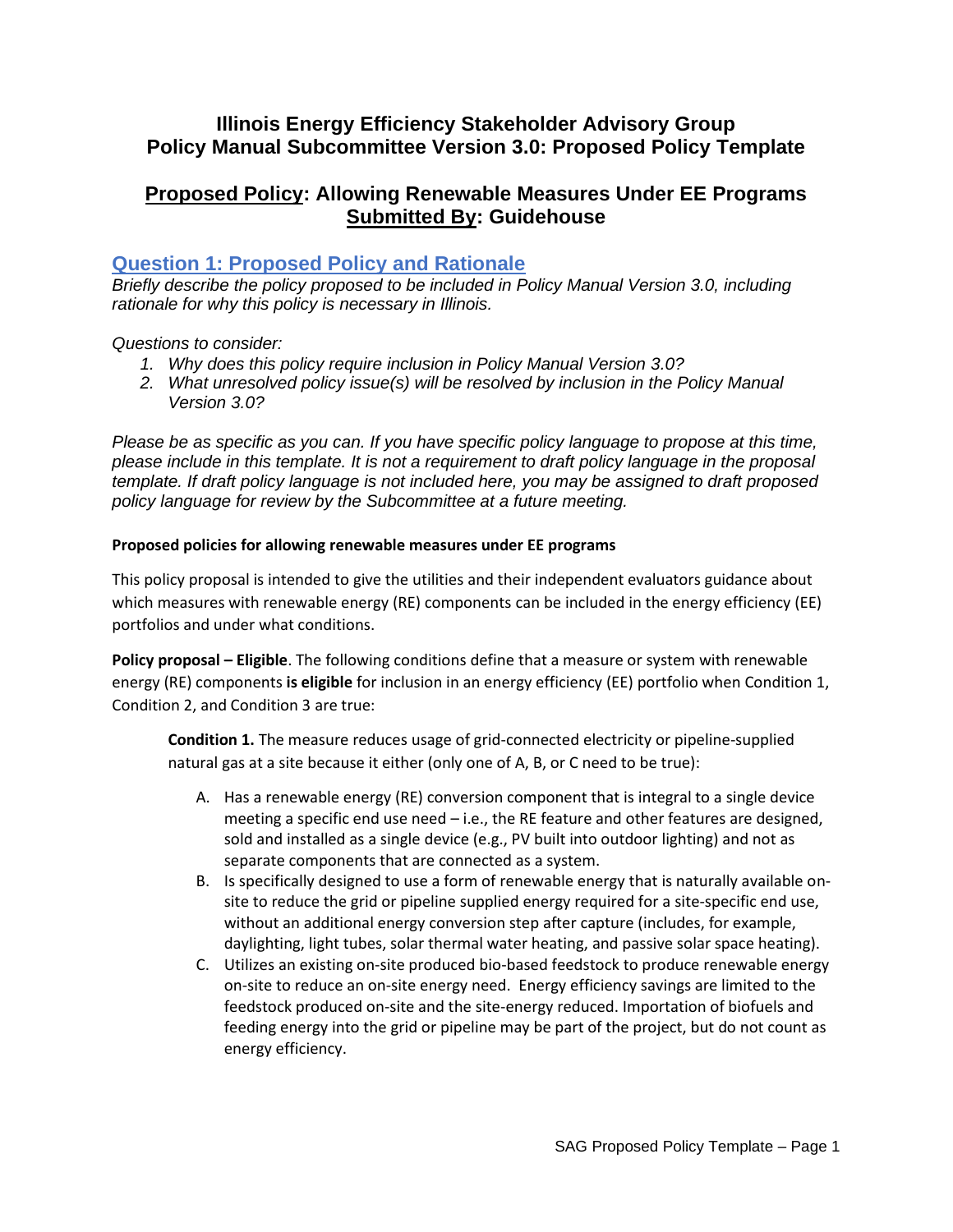**Condition 2.** The grid or pipeline connections may provide supplemental electricity or natural gas to the renewable energy device, but energy to the grid or pipeline received from the RE device is not eligible as energy efficiency.

**Condition 3.** Useful energy output of the measure does not receive incentives from or contribute savings to both Illinois renewable energy programs and Illinois energy efficiency programs. The useful energy output may be allocated in part to RE and EE, but not doublecounted as both RE and EE.

### **Question 2: Utility Impact**

*Describe whether the proposed policy impacts Illinois gas utilities, electric utilities, or both.* 

# **The policy impacts gas and electric utilities**

## **Question 3: Background Research**

*Provide any background research completed in preparing this template, including source references and links, as applicable.* 

#### *Questions to consider:*

- *1. Are you aware of other jurisdictions or utilities that address this policy issue?*
- *2. Have any national or regional energy efficiency organizations addressed this policy topic? If so, please provide reports and any other relevant sources.*

# **Invited and received input from SAG members and Illinois utilities**

## **Optional Question 4: Commission Decision**

*Has the Illinois Commerce Commission previously addressed this policy or issue? If so, please provide language and specific citations, including the ICC docket number.*

## **Not sure**

### **Optional Question 5: Statutory Consistency**

*Have you reviewed your proposed policy against applicable Illinois law? Are there any possible conflicts? If so, please explain and provide statutory citation(s).*

## **Not sure if this conflicts with Illinois law.**

## **Optional Question 6: Additional Information**

*Provide additional information, as needed, to assist with understanding the proposed policy issue and your request to include it in the Policy Manual Version 3.0. For example, have any memos been drafted to the SAG related to this policy proposal?*